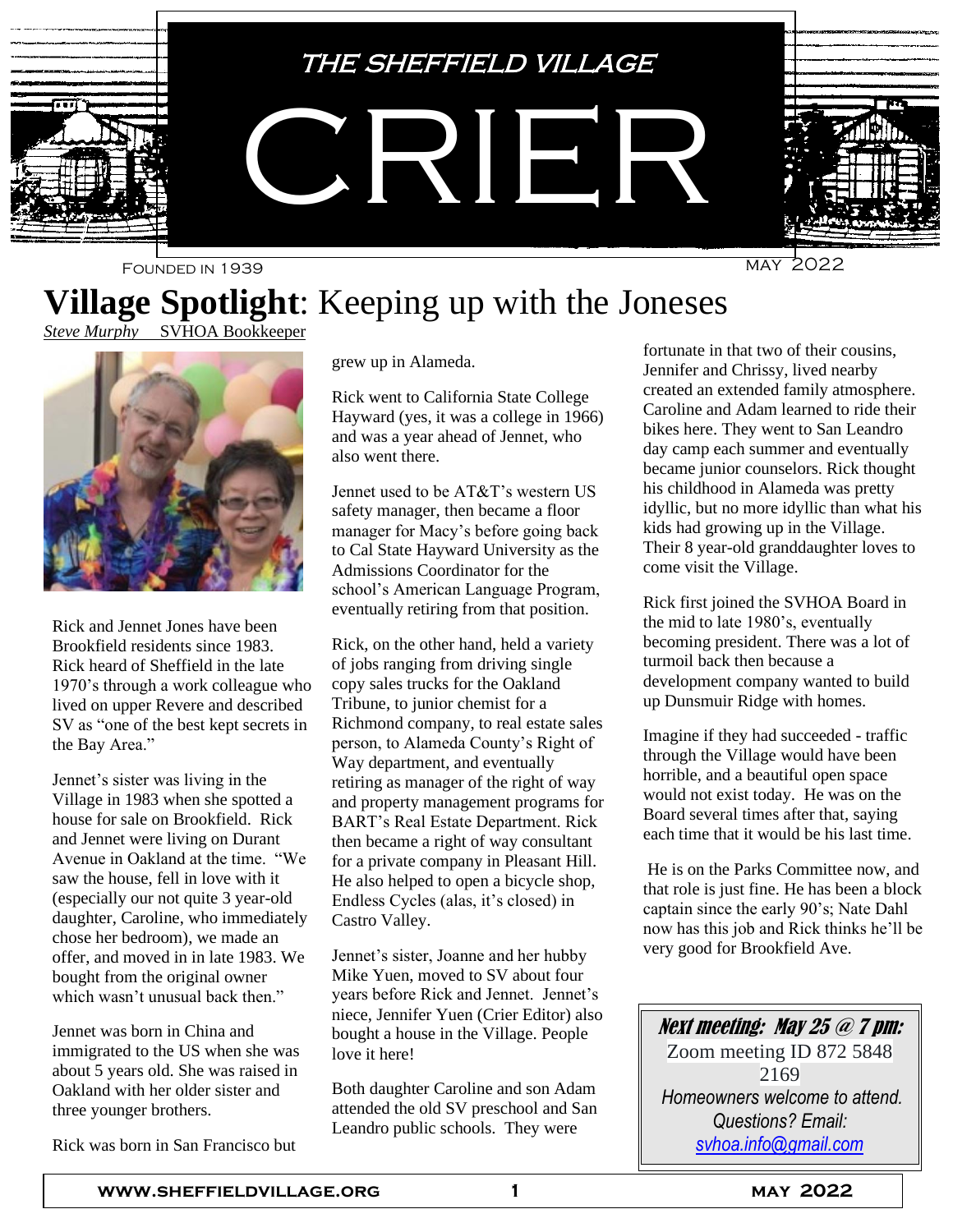### **The Sheffield Village Palmer Scholarship Fund**

Every year the SVHOA Board is pleased to award deserving students from our community with a small honorarium that is to be applied to their education following high school. In 2021, the name of the award was changed to honor its founders, Jennifer and Richard Palmer, who started the scholarship in 1996. To the young Villagers of Sheffield Village today – the Palmers say to volunteer your talents and time to help your neighbors, and to remember that you will take the lessons learned and memories made in Sheffield Village on your next journey.

**Eligibility:** Any graduating high school senior who is a resident of Sheffield Village and will be attending college. Both owners and renters are eligible to apply, as long as the home or apartment you live in is in good standing with the SVHOA. **Application Review:** The SVHOA Board of Directors will review such factors as 1) Academic Achievement, 2) Community Service, with special consideration to service within Sheffield Village and 3) A Short Essay with the theme, "My Fondest Memories of Living in Sheffield Village."

The application form can be found on the Sheffield Village website, or email [vicepresident@sheffieldvil](mailto:vicepresident@sheffieldvillage.org) [lage.org](mailto:vicepresident@sheffieldvillage.org) for a copy. Please submit applications by May 1st.

The scholarship is funded entirely through Sheffield Village donations, not annual HOA fees. If you would like to contribute, please reach out to the Board for information on how to submit a donation. ---*Alex Doll* SVHOA VP

The Sheffield Village Welcome Wagon committee has started visiting brand new homeowners in the Village. We are happy to visit and welcome new renters too .... We just need to be informed!

And... If you would like to join the committee and meet new folks, just let us know that too!

[svhoa.info@gmail.com](mailto:svhoa.info@gmail.com) or [president@sheffieldvillage.org](mailto:president@sheffieldvillage.org)

#### **Emergency Preparedness Kits Available for Sale**

Save the Date: Sunday, June 12 from 9:00am until 4:00pm

Michele Ellis-Richards, a retired Fire Captain and Emergency Services professional with over 35 years of experience will have a pop-up emergency supplies tent in Diane Russell's driveway at 185 Covington Street. Starting at 9:00am, Michele will have available for sale:

- One- person and family disaster kits for home.
- Car Kits
- Flashlight/Radio Combo w/crank and solar.
- New CERT backpacks with a variety of response items inside. These will be on sale.
- The latest water technology (50-year shelf life) in cans from Blue Can Water out of southern California.
- And other items

Michele will also provide short first aid and emergency demonstrations.

- 10:00am AED demonstration
	- 12:00pm STOP the BLEED demonstration
	- 2:00pm Fire Extinguisher demonstration (if we can get it approved)

*Alert: Diane will NOT be getting any monetary benefit from the sales*

**Marlow Apartments** *Volunteer(s) Needed*

**3001-3075 Brookfield** Nate Dahl: 510-306-9093 [natedahl@gmail.com](mailto:natedahl@gmail.com)

**54-191 Covington** Diane Russell: 638-9595 [rustalk@aol.com](../../../../Documents%20and%20Settings/Administrator/ym/Compose%3fTo=rustalk@aol.com&YY=79893&order=down&sort=date&pos=0) (Lead Block Captain)

**200-287 Covington** Jeanette Ward: 650-954-7476 [jbwardhmb@gmail.com](mailto:jbwardhmb@gmail.com)

**301-351 Covington** Mark Muller: 632-4951 [muller.m@sbcglobal.net](../../../../Documents%20and%20Settings/Administrator/ym/Compose%3fTo=muller.m@sbcglobal.net&YY=79893&order=down&sort=date&pos=0)

**Cranford Way** Abby Joseph: 510-290-9216 [abbyjoseph40@gmail.com](mailto:abbyjoseph40@gmail.com)

**2-44 Danbury** Lucy Stokely: 423-243-4743 [Stokely.lucy@gmail.com](mailto:Stokely.lucy@gmail.com)

**2-14 & 30 Marlow** *Volunteer(s) Needed*

**81-188 Marlow** *Nicole Easterday:* 510-410-3761 [nicole@farmcurious.com](mailto:nicole@farmcurious.com)

**201-227 Marlow** Mary Lou Thiercof: 510-336-1047 [mlt@workingimages..com](mailto:mlt@workingimages..com)

**230-257 Marlow** George & Leealyn Brandt: 562-5357 [brianna.swartz@gmail.com](mailto:brianna.swartz@gmail.com) [kbhkgeorge@yahoo.com](mailto:kbhkgeorge@yahoo.com)

**260-281 Marlow** *Volunteer(s) Needed*

**300-351 Marlow** Nancy and Peter Lemcke: 502-4763 [nlfolkers@aol.com](../../../../Documents%20and%20Settings/Administrator/ym/Compose%3fTo=Nlfolkers@aol.com&YY=79893&order=down&sort=date&pos=0)

**356-417 Marlow** Jill Warner: 430-9097 [jilly7@aol.com](mailto:jilly7@aol.com)

**3000-3070 Middleton** Joey Xanders: 510-456-5769 [Joeyxanders@gmail.com](mailto:Joeyxanders@gmail.com)

**3074-3177 Middleton** Zainab Nasir [Mahasin53@gmail.com](mailto:Mahasin53@gmail.com)

**2901-3079 Revere** Gin Murphey: 636-9612 [ginmurphey1@gmail.com](mailto:ginmurphey1@gmail.com) **3120-3220 Revere** *Volunteer(s) Needed*

**3223-3378 Revere** Brianna Swartz: 415-690-3465

**3400-3500 Revere** Richard Jones: 408-623-7693 [richie4x@yahoo.com](mailto:richie4x@yahoo.com)

**3000-3120 Roxbury** Johnny Singh: 774-1672 [johnny.g.singh@gmail.com](mailto:johnny.g.singh@gmail.com)